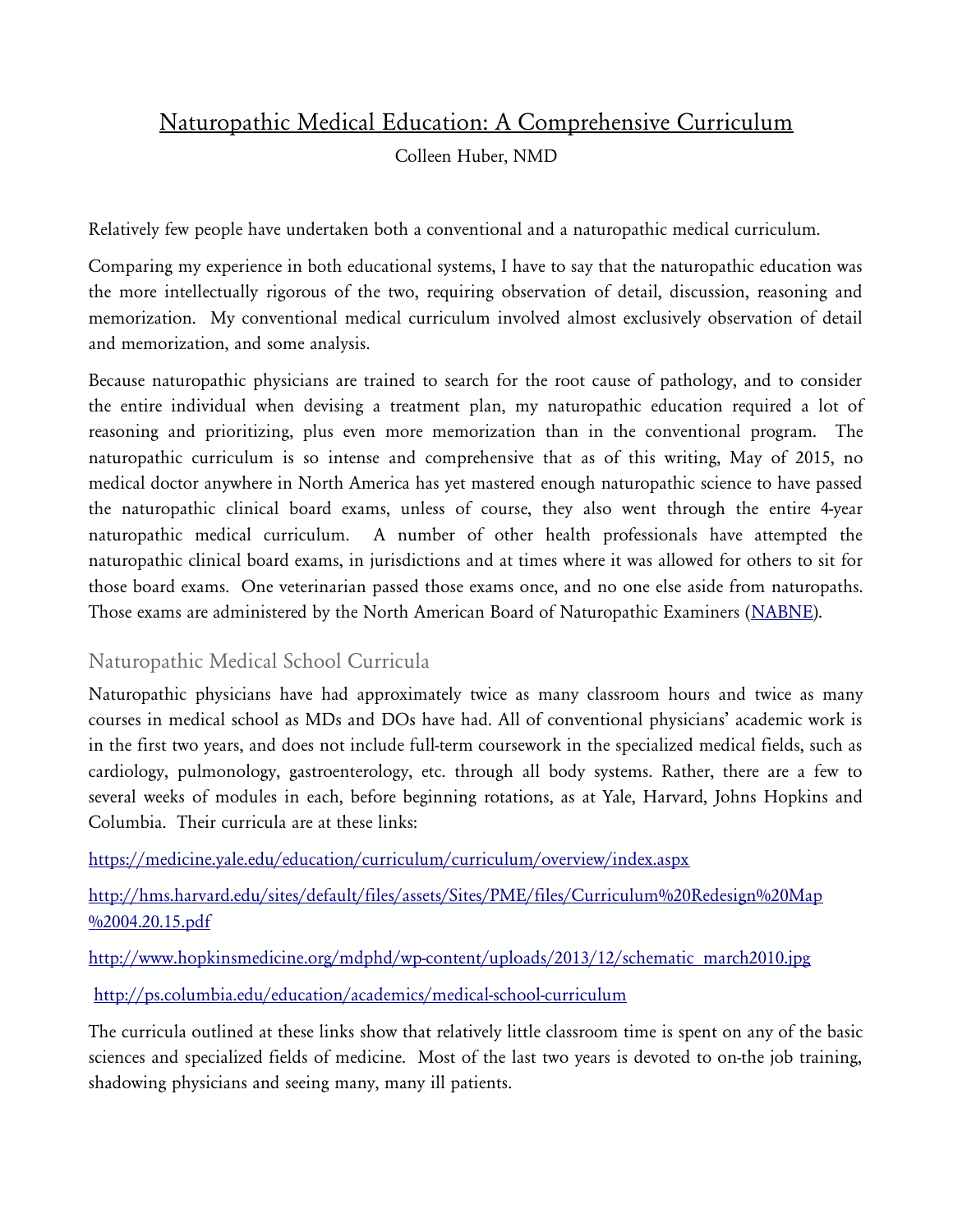## Naturopathic Medical Education

Naturopathic medical education, on the other hand, is exhaustive in covering all of the basic sciences, as well as each specialized field of medicine in full-term courses in each. The didactic courses continue year-round at most of the naturopathic schools, for almost all of the four-year curriculum. In the whole four years, naturopathic students spend far more time in the classroom learning about medicine, but see fewer patients, and therefore less variety of illness.

Here are the curricula for the naturopathic medical programs at Bastyr University, Southwest College, and University of Bridgeport:

### [http://www.bastyr.edu/academics/areas-study/study-naturopathic-medicine/naturopathic-doctor-degree](http://www.bastyr.edu/academics/areas-study/study-naturopathic-medicine/naturopathic-doctor-degree-program#Curriculum)[program#Curriculum](http://www.bastyr.edu/academics/areas-study/study-naturopathic-medicine/naturopathic-doctor-degree-program#Curriculum)

<http://www.scnm.edu/academics/doctor-of-naturopathic-medicine/4-year-curriculum>

[http://www.bridgeport.edu/academics/graduate/naturopathic-medicine-nd/curriculum-and-program](http://www.bridgeport.edu/academics/graduate/naturopathic-medicine-nd/curriculum-and-program-requirements)[requirements](http://www.bridgeport.edu/academics/graduate/naturopathic-medicine-nd/curriculum-and-program-requirements)

### Naturopathic Medical Schools Recognized by the US Department of Education

There are five naturopathic medical schools (6 total campuses) in the United States, and they are recognized by the US Department of Education. The Council on Naturopathic Medical Education [\(CNME\)](http://www.cnme.org/) is the organization that accredits programs that prepare students to become licensed naturopathic physicians. It is the only naturopathic accreditor that is a member organization of the Association of Specialized and Professional Accreditors ([ASPA\)](http://www.aspa-usa.org/). Recognized accreditors for allopathic (MD), osteopathic (DO), chiropractic (DC) and other professions are also members of ASPA. CNME has 17 strict eligibility requirements for accreditation that new naturopathic schools must comply with in order to be accredited. CNME site-visits and evaluations are a necessary component of ongoing accreditation.

### Biochemistry

Another difference between the two curricula is that conventional medical education, MD and DO, gives only a cursory overview of biochemistry. I had only 1.5 courses of biochemistry, and a half course in nutrition (mostly to memorize RDI-type numbers), which were the only required courses in biochemistry and nutrition, before I transferred to naturopathic school. As a result, I had to do remedial work to try to catch up to what my naturopathic classmates already knew about, for example, methylation, glucuronidation, the workings of the Cytochrome P 450 pathways. There was so much biochemistry still for me to learn that in retrospect, I probably should not have been allowed to transfer my biochemistry courses to naturopathic school. That background had been simply too scanty in the conventional medical curriculum.

After only an introductory biochemistry education along with the rest of their training, practicing MDs and DOs are informed about the newest available pharmaceuticals mostly from pharmaceutical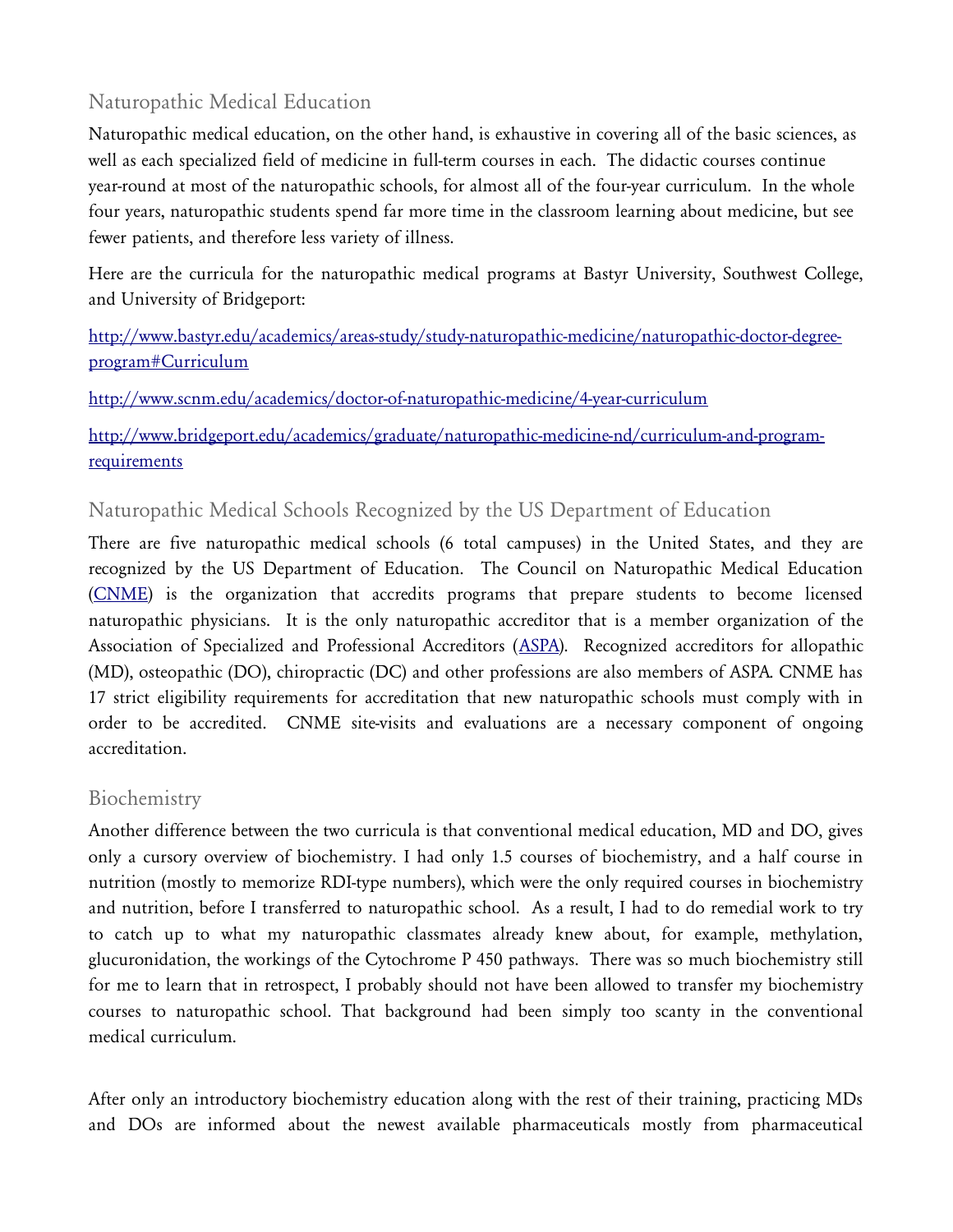representatives. If those doctors had a more comprehensive biochemistry background, they could question the uses and mechanisms of those new drugs, and perhaps avoid common adverse reactions or poor polypharmacy combinations. But as my conventional classmates kept saying about biochemistry, "Nobody cares about all this; you'll never see it again." In my case, they could not have been more mistaken. I feel the need to review one or another topic in biochemistry several times per year, and this is usually driven by patient need. I recently spent several long flights, about 30 hours total, reviewing in as much detail as I could, following all pathways and many references, the first third of a general biochemistry textbook. I look forward to my next long trip, partly because it will entail long hours of uninterrupted review of the next third of that text. And while there is a lot more fun material in the world to read, I know that even after 8 years of practice, perhaps especially due to being away from fulltime study for that much time, I can still always use that review of the basic sciences, particularly biochemistry.

#### **Nutrition**

While still at my first medical school, only about 6 of us out of 130 students in our class attended the nutrition lectures. Nutrition is not widely appreciated for being advanced, applied biochemistry. The study of how nutrients interact to run the metabolic pathways in our body is very detailed, and beyond the scope of the introductory biochemistry courses that are taught in conventional medical schools. In such schools, nutrition for the most part was not taught. However, at my first school, the conventional medical education, nutrition was taught, not as an elective; we were all enrolled. But when attendance is not mandatory, and you don't think you'll need it, many simply don't show up. So we six, who attended the conventional school's nutrition class regularly, were the nutrition club, the small portion of our class appreciative of food's impact on health.

Naturopathic medical school on the other hand has mandatory attendance at all classes. It would have been unthinkable for only 6 of 130 enrolled students to attend any lecture at naturopathic medical school. In my naturopathic school lecture halls the seats were filled with only occasional exceptions. Almost daily testing kept all of us in regular attendance at naturopathic school.

#### Patient Contacts

Conventional medical programs are much stronger in patient contacts. Numbers of patients and variety of illnesses seen are much greater in the conventional medical programs. Naturopathic students are required to have about 700 patient visits before graduating. Conventional medical student patient contacts number well into the thousands. The variety of illnesses seen is also helpful for the diagnostic skills of the conventional medical student. Most naturopathic students don't get as much variety in acute illnesses seen and treated. However, naturopathic students may sometimes get to observe individual chronic patients for longer than conventional medical students. This observation allows the naturopathic student to follow changes over time in response to treatments. Naturopathic graduates are not yet able to have the residencies that conventional medical graduates have; there are just not enough such programs for all graduates, so we naturopathic graduates are especially appreciative of preceptors and other mentor physicians whom we shadow, and who tutor us in day-to-day realities of being a